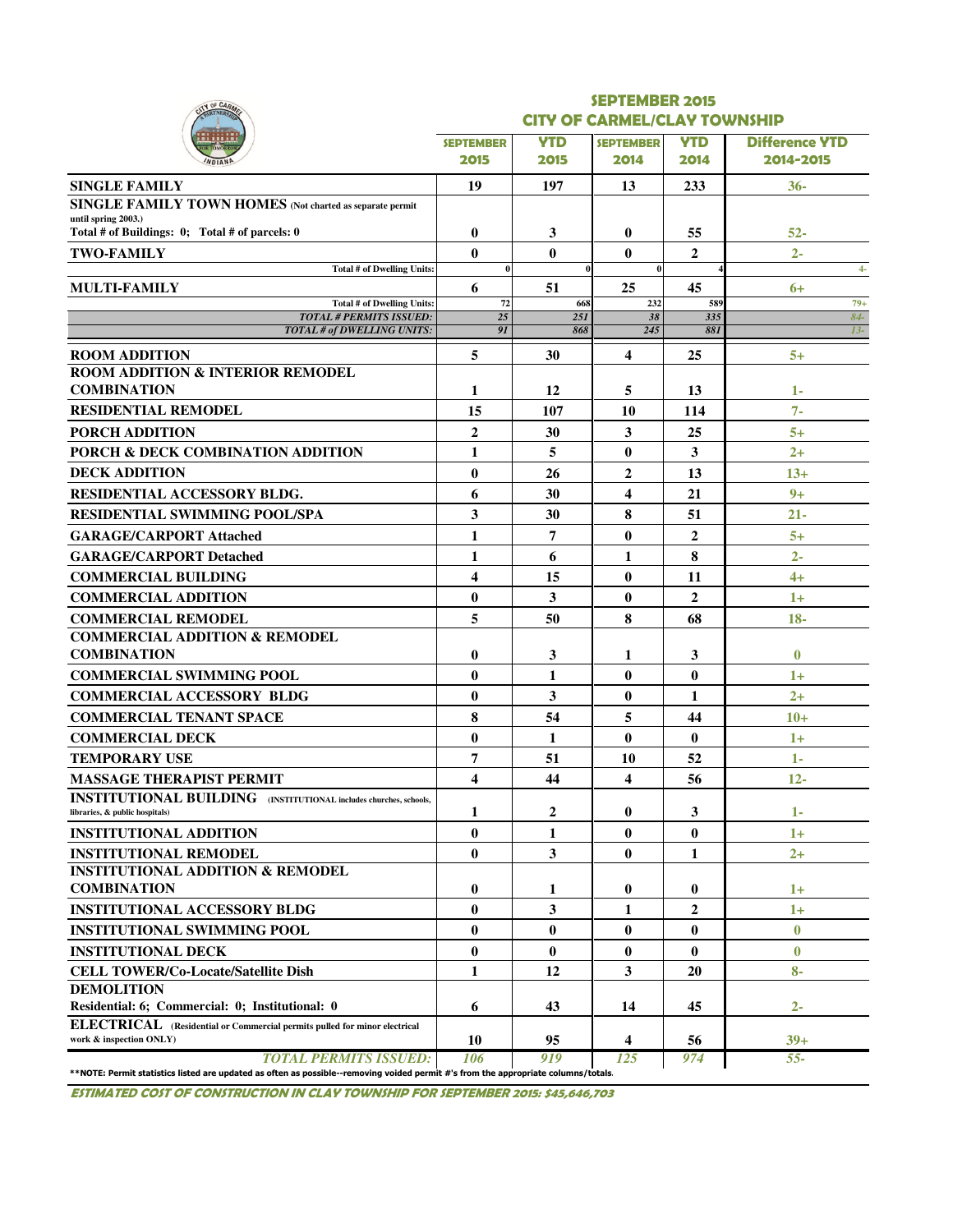## D.O.C.S. BUILDING & SIGN ACTIVITY SEPTEMBER 2015

COMMERCIAL, INSTITUTIONAL, & MULTI-FAMILY - NEW STRUCTURES, ACCESSORY BUILDINGS, ADDITIONS, TENANT

| FINISHES, REMODELS, POOLS, DECKS (Institutional includes churches, schools & libraries)                                                                                                                                                                                                                                                                                                                                                                                                                                                                                                                                 |                             |
|-------------------------------------------------------------------------------------------------------------------------------------------------------------------------------------------------------------------------------------------------------------------------------------------------------------------------------------------------------------------------------------------------------------------------------------------------------------------------------------------------------------------------------------------------------------------------------------------------------------------------|-----------------------------|
| <b>Type of Construction</b>                                                                                                                                                                                                                                                                                                                                                                                                                                                                                                                                                                                             | <b>Total Permits Issued</b> |
|                                                                                                                                                                                                                                                                                                                                                                                                                                                                                                                                                                                                                         |                             |
| <b>PERMITS ISSUED</b>                                                                                                                                                                                                                                                                                                                                                                                                                                                                                                                                                                                                   |                             |
| · National Bank of Indianapolis, 5760 E. Main St.<br>· Hoosier Market, 9800 Michigan Rd.<br>• Green House Cottages Administration Building, 616 Green House Way<br>· Liberty Fund Headquarters, 11301 N. Meridian St.                                                                                                                                                                                                                                                                                                                                                                                                   |                             |
| . Central Park West Commons, 1195 Central Park West Dr.                                                                                                                                                                                                                                                                                                                                                                                                                                                                                                                                                                 |                             |
| · Procourse Fiduciary Advisors, 1180 Medical Ct. Suite A<br>• Crown Liquors, 1420 W. Main St.<br>· Paganelli Law, 10401 N. Meridian St. #450<br>• Crown Liquors Coolers, 1420 W. Main St.<br>· Sur la Table, 14400 Clay Terrace Blvd. #100<br>· CycleBar, 12697 Pennsylvania St. #120<br>· J. Benzal, 31 W. City Center Dr. #109<br>· Village Spa, 12707 Meeting House Rd.<br>· Bastian Solutions, 413 Industrial Dr.<br>• Kroger Drive-up Area, 1217 S. Range Line Rd.<br>· Carmel Consignment, 715 E. Carmel Dr.<br>. Quirky Feather, 890 E. 116th St. #120<br>· IU Health Storage Supply Room, 11700 N. Meridian St. |                             |
| RESIDENTIAL MULTI-FAMILY:<br>• Green House Cottages Building 1 (12 units), 608 Green House Way<br>• Green House Cottages Building 2 (12 units), 624 Green House Way<br>• Green House Cottages Building 3 (12 units), 632 Green House Way<br>• Green House Cottages Building 4 (12 units), 629 Green House Way<br>• Green House Cottages Building 5 (12 units), 613 Green House Way                                                                                                                                                                                                                                      |                             |

● Green House Cottages Building 6 (12 units), 605 Green House Way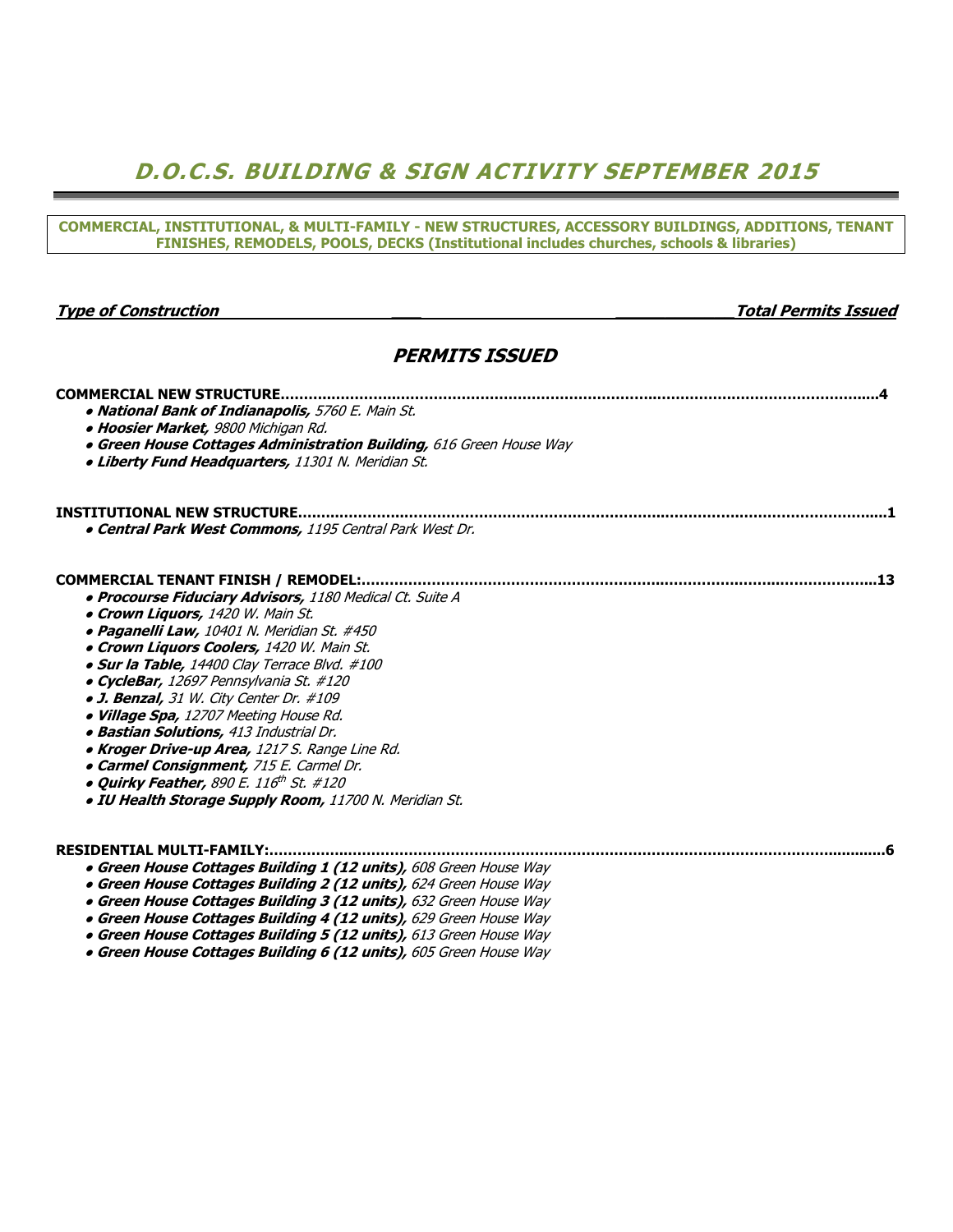### COMMERCIAL CERTIFICATES OF OCCUPANCY ISSUED

COMMERCIAL ADDITION / REMODEL:……………….…….…………………………………..…………..………….………1 • Starbucks, 10460 N. Michigan Rd.

COMMERCIAL TENANT FINISH / REMODEL:.…….…………………………………..……………………………….…….11

- Guilford Group Carmel Corporate Center, 615 W. Carmel Dr. #130
- Air Applications, 615 W. Carmel Dr. #110
- JD Byrider, 12722-12782 Hamilton Crossing Blvd.
- Meijer Gas Station, 1424 W. Carmel Dr.
- Surgical Care Associates, 11711 N. Meridian St. #200, #210 & #250
- Beauty and Grace, 751 Hanover Pl.
- Bru Burger Bar, 12901 Old Meridian St.
- Bluegreen Vacations, 12911 N. Meridian St. 1st Floor
- Nelson & Frankenberger, 550 Congressional Blvd. #210
- Tom Wood Corporate Headquarters, 9820 Association Ct.
- Uniform House, 441 S. Range Line Rd.

### D.O.C.S. BUILDING & SIGN ACTIVITY SEPTEMBER 2015

|                                                                                                                                                                                                                                                                                        |     | <b>SEPT 2015 SEPT 2014</b> |
|----------------------------------------------------------------------------------------------------------------------------------------------------------------------------------------------------------------------------------------------------------------------------------------|-----|----------------------------|
| <b>TOTAL PERMITS ISSUED:</b> (EXCLUDING Water, Sewer, and Sign Permits)                                                                                                                                                                                                                | 106 | 89                         |
| <b>TOTAL WATER &amp; SEWER PERMITS:</b>                                                                                                                                                                                                                                                | 20  | 26                         |
| <b>TOTAL SIGN PERMITS:</b> (May not include signs approved for/with the issuance/guidelines of a Temporary Use permit)                                                                                                                                                                 | 55  | 43                         |
| <b>BUILDING INSPECTIONS PERFORMED:</b>                                                                                                                                                                                                                                                 | 496 | 562                        |
| (The # includes inspections by Urban Forestry; but does not include Carmel Fire Dept. or Code Enforcement inspections)<br><b>BUILDING PLAN REVIEWS:</b><br>(As of Feb. 2008: This # includes inspections plan reviews completed by the Building & Code staff for various permit types) | 88  | 108                        |
| <b>PUBLIC REQUEST FOR INFORMATION (RFI):</b>                                                                                                                                                                                                                                           | 34  | 98                         |

## D.O.C.S. NEWS AND NOTES SEPTEMBER 2015

- DOCS participated in the annual Public Safety Day on September 19.
- David Littlejohn attended an INDOT meeting in Indianapolis on September 9.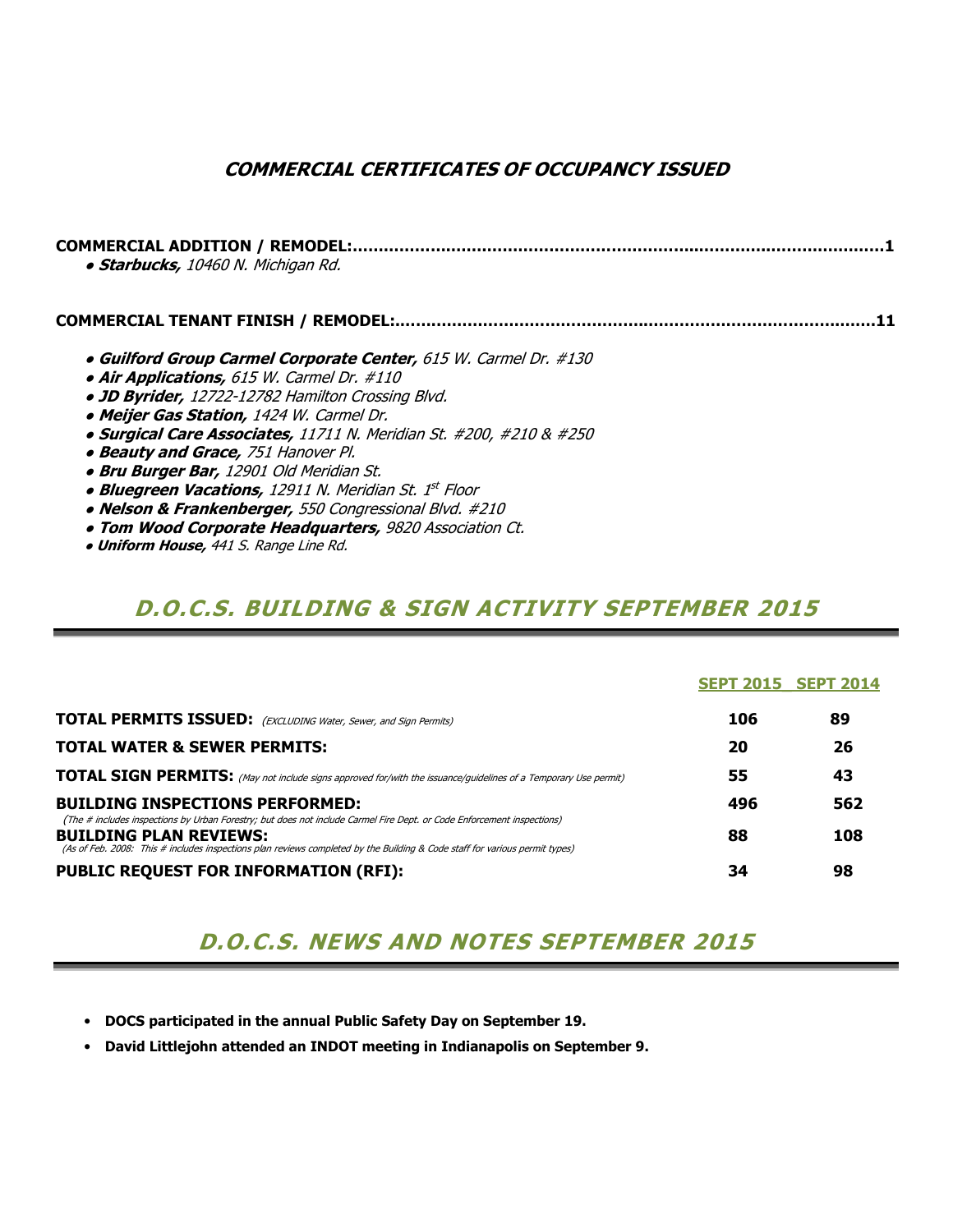### D.O.C.S. CODE ENFORCEMENT ACTIVITY SEPTEMBER 2015

| <b>CODE ENFORCEMENT TASK REPORT SUMMARY FOR SEPTEMBER 2015</b> |               |                              |               |  |  |  |  |  |  |
|----------------------------------------------------------------|---------------|------------------------------|---------------|--|--|--|--|--|--|
| <b>COMPLAINTS RECEIVED</b>                                     | <b>TOTAL:</b> | <b>INSPECTION STATISTICS</b> | <b>TOTAL:</b> |  |  |  |  |  |  |
| EMAIL                                                          |               | <b>NEW CASES</b>             | 50            |  |  |  |  |  |  |
| "MY CARMEL" APP                                                |               | INITIAL INSPECTIONS          | 38            |  |  |  |  |  |  |
| <b>PHONE</b>                                                   | 18            | ABATEMENT                    |               |  |  |  |  |  |  |
| REFERRAL                                                       |               | INITIAL VIOLATION NOTICE     | 16            |  |  |  |  |  |  |
| <b>STAFF</b>                                                   |               | <b>RE-INSPECTIONS</b>        | 59            |  |  |  |  |  |  |
| WALK-IN                                                        |               | <b>CLOSED CASES</b>          | 46            |  |  |  |  |  |  |

#### CODE ENFORCEMENT MONTHLY REPORT FOR SEPTEMBER 2015

| TYPE OF COMPLAINT/VIOLATION     | <b>NEW CASES</b> | <b>TYPE OF COMPLAINT/VIOLATION</b>  | <b>NEW CASES</b> |
|---------------------------------|------------------|-------------------------------------|------------------|
| <b>BUILDING CODE VIOLATIONS</b> |                  | PROPERTY MAINTENANCE                | 0                |
| <b>COMMERCIAL VEHICLE</b>       | $\Omega$         | RECREATIONAL VEHICLE                |                  |
| <b>DUMPSTER</b>                 | 0                | RIGHT-OF-WAY OBSTRUCTION            |                  |
| <b>FARM ANIMALS</b>             |                  | <b>SIDEWALK</b>                     | 0                |
| <b>FENCE VIOLATION</b>          |                  | <b>SIGNS</b>                        | 135              |
| <b>GRASS OR WEEDS</b>           | 13               | <b>TRASH/DEBRIS</b>                 | 10               |
| <b>HOME OCCUPATION</b>          | 6                | UNSAFE BUILDING                     | 0                |
| NOISE REGULATIONS               |                  | VEHICLE ON DISPLAY, ON LAWN OR JUNK |                  |
| <b>OPEN AND ABANDONED</b>       | 0                | ZONING USE VIOLATIONS               |                  |
| <b>OUTDOOR STORAGE</b>          | $\Omega$         | <b>OTHER</b>                        |                  |
| PARKING IN LAWN/GREENBELT       | 4                | <b>TOTAL</b>                        | 182              |
|                                 |                  |                                     |                  |

FORECLOSURE MONITORING SUMMARY FOR SEPTEMBER 2015

| <b>INSPECTION STATISTICS</b> | <b>TOTAL:</b> |
|------------------------------|---------------|
| <b>NEW CASES</b>             | 5             |
| INITIAL INSPECTIONS          | 5             |
| <b>ABATEMENT</b>             | 0             |
| INITIAL VIOLATION NOTICE     | 3             |
| <b>RE-INSPECTIONS</b>        | 66            |
| <b>CLOSED CASES</b>          | ς             |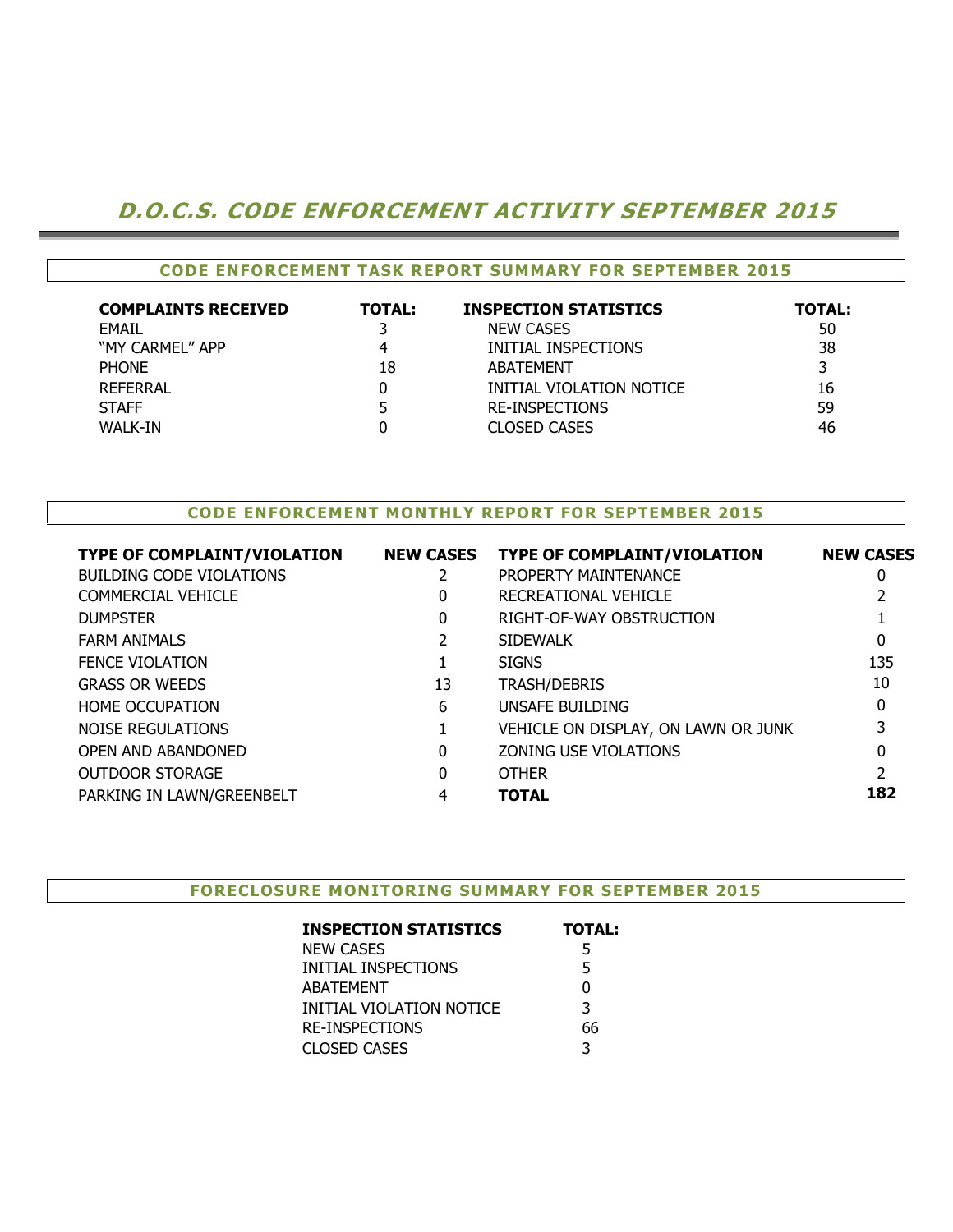#### DEPARTMENT OF COMMUNITY SERVICES INCOME REPORT SEPTEMBER 1-30, 2015



| <b>BUILDING PERMITS:</b> [Building permits includes the fee for full Certificate of Occupancy (C/O) or Substantial<br>Completion (C.S.C.) that will be issued, when required.]<br>121,185.12<br>63<br>\$<br>\$<br>5<br><b>DEMOLITION PERMITS:</b><br>1,677.00<br>\$<br>8<br><b>ELECTRICAL PERMITS:</b> (Separate electrical/meter inspections-no other work being done.)<br><b>LATE FEES:</b><br>0<br>\$<br>\$<br><b>MASSAGE THERAPIST PERMITS/RENEWALS:</b><br>4<br>80.00<br>RE-INSPECTION, EXTRA/ADDITIONAL INSPECTION, AND/OR TEMPORARY C/O / C.S.C.<br>FEES:<br>40<br>5,748.00<br>\$<br>\$<br>PLAN AMENDMENT: (COMMERCIAL/INSTITUTIONAL)<br>0<br>\$<br>3<br>656.00<br>PLAN AMENDMENT: (RESIDENTIAL)<br>3<br>\$<br><b>SPECIAL EVENT PERMITS:</b><br>\$<br>1<br>97.00<br><b>TEMPORARY USE PERMITS/EXTENSIONS:</b><br>0<br>\$<br><b>ADLS: (Applications)</b><br><b>ADLS AMENDMENTS:</b><br>\$<br>128.00<br>1<br>\$<br>0<br><b>COMMITMENT AMENDMENTS:</b><br>\$<br><b>DEVELOPMENT PLAN:</b><br>0<br>\$<br><b>DEVELOPMENT PLAN AMENDMENTS:</b><br>0<br>\$<br>$\mathbf{0}$<br><b>HPR REVIEWS:</b><br>\$<br>0<br><b>ORDINANCE AMENDMENT APPLICATIONS:</b><br>\$<br>0<br><b>PLAT VACATIONS:</b><br>$\overline{\phantom{0}}$<br>\$<br><b>PRIMARY PLATS:</b><br>0<br>\$<br><b>PRIMARY PLAT AMENDMENTS:</b><br>0<br>$\mathbf{0}$<br>\$<br><b>PUD ORDINANCES:</b><br>\$<br>$\mathbf{0}$<br><b>REZONE:</b><br>\$<br><b>SDR SITE PLAN REVIEWS:</b><br>1<br>160.00<br>\$<br>$\mathbf{1}$<br><b>SECONDARY PLATS / REPLATS:</b><br>\$<br>0<br><b>SUBDIVISION WAIVERS:</b><br>\$<br>0<br><b>ZONING WAIVER:</b><br>\$<br>TAC ONLY APPLICATIONS:<br>0<br>\$<br><b>COMMITMENT AMENDMENT:</b><br>0<br>\$<br>0<br><b>DEVELOPMENT STANDARDS VARIANCES:</b><br>\$<br>3<br><b>HEARING OFFICER REVIEWS:</b><br>1,646.00<br>\$<br><b>SPECIAL EXCEPTION VARIANCE:</b><br>0<br>\$<br>0<br><b>SPECIAL USES: (Inlcudes Special Use Amendments)</b><br>0<br>\$<br><b>USE VARIANCES:</b><br>\$<br>32<br>9,972.59<br><b>SIGN PERMITS:</b><br>\$<br>0<br><b>ADMINSTRATIVE APPROVALS:</b><br><b>APPEALS:</b><br>\$<br>0<br>MISC.: (COPIES/MAPS/DUPLICATE PLARCARDS/ETC)<br>\$<br>3<br>54.75<br><b>ZONING DETAILS/LETTER:</b><br>$\mathbf{1}$<br>\$<br>97.00<br>\$<br><b>PARK &amp; RECREATION IMPACT FEE: (PRIF)</b><br>13<br>36,558.00<br><b>TOTALS:</b><br><b>GENERAL FUND #101:</b><br>\$<br>143,780.21<br><b>PRIF ACCOUNT # 106:</b><br>\$<br>36,558.00<br><b>UTILITY FEES:</b> (Sewer/Water permits)<br>\$<br>48,272.00<br><b>TOTAL DEPOSIT:</b><br>\$<br>228,610.21<br><b>Last Month's General Fund Deposit:</b><br>113,630.73<br>\$<br><b>Last Month's Total Deposit:</b><br>\$<br>261,784.73 | <b>Transaction Types:</b> | # of Transactions: | <b>Total Income of Transactions:</b> |
|---------------------------------------------------------------------------------------------------------------------------------------------------------------------------------------------------------------------------------------------------------------------------------------------------------------------------------------------------------------------------------------------------------------------------------------------------------------------------------------------------------------------------------------------------------------------------------------------------------------------------------------------------------------------------------------------------------------------------------------------------------------------------------------------------------------------------------------------------------------------------------------------------------------------------------------------------------------------------------------------------------------------------------------------------------------------------------------------------------------------------------------------------------------------------------------------------------------------------------------------------------------------------------------------------------------------------------------------------------------------------------------------------------------------------------------------------------------------------------------------------------------------------------------------------------------------------------------------------------------------------------------------------------------------------------------------------------------------------------------------------------------------------------------------------------------------------------------------------------------------------------------------------------------------------------------------------------------------------------------------------------------------------------------------------------------------------------------------------------------------------------------------------------------------------------------------------------------------------------------------------------------------------------------------------------------------------------------------------------------------------------------------------------------------------------------------------------------------------------------------------------------------------------------------------------------------------------------------------------------------------------------------------------------------|---------------------------|--------------------|--------------------------------------|
|                                                                                                                                                                                                                                                                                                                                                                                                                                                                                                                                                                                                                                                                                                                                                                                                                                                                                                                                                                                                                                                                                                                                                                                                                                                                                                                                                                                                                                                                                                                                                                                                                                                                                                                                                                                                                                                                                                                                                                                                                                                                                                                                                                                                                                                                                                                                                                                                                                                                                                                                                                                                                                                                     |                           |                    |                                      |
|                                                                                                                                                                                                                                                                                                                                                                                                                                                                                                                                                                                                                                                                                                                                                                                                                                                                                                                                                                                                                                                                                                                                                                                                                                                                                                                                                                                                                                                                                                                                                                                                                                                                                                                                                                                                                                                                                                                                                                                                                                                                                                                                                                                                                                                                                                                                                                                                                                                                                                                                                                                                                                                                     |                           |                    |                                      |
|                                                                                                                                                                                                                                                                                                                                                                                                                                                                                                                                                                                                                                                                                                                                                                                                                                                                                                                                                                                                                                                                                                                                                                                                                                                                                                                                                                                                                                                                                                                                                                                                                                                                                                                                                                                                                                                                                                                                                                                                                                                                                                                                                                                                                                                                                                                                                                                                                                                                                                                                                                                                                                                                     |                           |                    | 622.00                               |
|                                                                                                                                                                                                                                                                                                                                                                                                                                                                                                                                                                                                                                                                                                                                                                                                                                                                                                                                                                                                                                                                                                                                                                                                                                                                                                                                                                                                                                                                                                                                                                                                                                                                                                                                                                                                                                                                                                                                                                                                                                                                                                                                                                                                                                                                                                                                                                                                                                                                                                                                                                                                                                                                     |                           |                    |                                      |
|                                                                                                                                                                                                                                                                                                                                                                                                                                                                                                                                                                                                                                                                                                                                                                                                                                                                                                                                                                                                                                                                                                                                                                                                                                                                                                                                                                                                                                                                                                                                                                                                                                                                                                                                                                                                                                                                                                                                                                                                                                                                                                                                                                                                                                                                                                                                                                                                                                                                                                                                                                                                                                                                     |                           |                    |                                      |
|                                                                                                                                                                                                                                                                                                                                                                                                                                                                                                                                                                                                                                                                                                                                                                                                                                                                                                                                                                                                                                                                                                                                                                                                                                                                                                                                                                                                                                                                                                                                                                                                                                                                                                                                                                                                                                                                                                                                                                                                                                                                                                                                                                                                                                                                                                                                                                                                                                                                                                                                                                                                                                                                     |                           |                    |                                      |
|                                                                                                                                                                                                                                                                                                                                                                                                                                                                                                                                                                                                                                                                                                                                                                                                                                                                                                                                                                                                                                                                                                                                                                                                                                                                                                                                                                                                                                                                                                                                                                                                                                                                                                                                                                                                                                                                                                                                                                                                                                                                                                                                                                                                                                                                                                                                                                                                                                                                                                                                                                                                                                                                     |                           |                    |                                      |
|                                                                                                                                                                                                                                                                                                                                                                                                                                                                                                                                                                                                                                                                                                                                                                                                                                                                                                                                                                                                                                                                                                                                                                                                                                                                                                                                                                                                                                                                                                                                                                                                                                                                                                                                                                                                                                                                                                                                                                                                                                                                                                                                                                                                                                                                                                                                                                                                                                                                                                                                                                                                                                                                     |                           |                    |                                      |
|                                                                                                                                                                                                                                                                                                                                                                                                                                                                                                                                                                                                                                                                                                                                                                                                                                                                                                                                                                                                                                                                                                                                                                                                                                                                                                                                                                                                                                                                                                                                                                                                                                                                                                                                                                                                                                                                                                                                                                                                                                                                                                                                                                                                                                                                                                                                                                                                                                                                                                                                                                                                                                                                     |                           |                    | 820.00                               |
|                                                                                                                                                                                                                                                                                                                                                                                                                                                                                                                                                                                                                                                                                                                                                                                                                                                                                                                                                                                                                                                                                                                                                                                                                                                                                                                                                                                                                                                                                                                                                                                                                                                                                                                                                                                                                                                                                                                                                                                                                                                                                                                                                                                                                                                                                                                                                                                                                                                                                                                                                                                                                                                                     |                           |                    |                                      |
|                                                                                                                                                                                                                                                                                                                                                                                                                                                                                                                                                                                                                                                                                                                                                                                                                                                                                                                                                                                                                                                                                                                                                                                                                                                                                                                                                                                                                                                                                                                                                                                                                                                                                                                                                                                                                                                                                                                                                                                                                                                                                                                                                                                                                                                                                                                                                                                                                                                                                                                                                                                                                                                                     |                           |                    |                                      |
|                                                                                                                                                                                                                                                                                                                                                                                                                                                                                                                                                                                                                                                                                                                                                                                                                                                                                                                                                                                                                                                                                                                                                                                                                                                                                                                                                                                                                                                                                                                                                                                                                                                                                                                                                                                                                                                                                                                                                                                                                                                                                                                                                                                                                                                                                                                                                                                                                                                                                                                                                                                                                                                                     |                           |                    |                                      |
|                                                                                                                                                                                                                                                                                                                                                                                                                                                                                                                                                                                                                                                                                                                                                                                                                                                                                                                                                                                                                                                                                                                                                                                                                                                                                                                                                                                                                                                                                                                                                                                                                                                                                                                                                                                                                                                                                                                                                                                                                                                                                                                                                                                                                                                                                                                                                                                                                                                                                                                                                                                                                                                                     |                           |                    |                                      |
|                                                                                                                                                                                                                                                                                                                                                                                                                                                                                                                                                                                                                                                                                                                                                                                                                                                                                                                                                                                                                                                                                                                                                                                                                                                                                                                                                                                                                                                                                                                                                                                                                                                                                                                                                                                                                                                                                                                                                                                                                                                                                                                                                                                                                                                                                                                                                                                                                                                                                                                                                                                                                                                                     |                           |                    |                                      |
|                                                                                                                                                                                                                                                                                                                                                                                                                                                                                                                                                                                                                                                                                                                                                                                                                                                                                                                                                                                                                                                                                                                                                                                                                                                                                                                                                                                                                                                                                                                                                                                                                                                                                                                                                                                                                                                                                                                                                                                                                                                                                                                                                                                                                                                                                                                                                                                                                                                                                                                                                                                                                                                                     |                           |                    |                                      |
|                                                                                                                                                                                                                                                                                                                                                                                                                                                                                                                                                                                                                                                                                                                                                                                                                                                                                                                                                                                                                                                                                                                                                                                                                                                                                                                                                                                                                                                                                                                                                                                                                                                                                                                                                                                                                                                                                                                                                                                                                                                                                                                                                                                                                                                                                                                                                                                                                                                                                                                                                                                                                                                                     |                           |                    |                                      |
|                                                                                                                                                                                                                                                                                                                                                                                                                                                                                                                                                                                                                                                                                                                                                                                                                                                                                                                                                                                                                                                                                                                                                                                                                                                                                                                                                                                                                                                                                                                                                                                                                                                                                                                                                                                                                                                                                                                                                                                                                                                                                                                                                                                                                                                                                                                                                                                                                                                                                                                                                                                                                                                                     |                           |                    |                                      |
|                                                                                                                                                                                                                                                                                                                                                                                                                                                                                                                                                                                                                                                                                                                                                                                                                                                                                                                                                                                                                                                                                                                                                                                                                                                                                                                                                                                                                                                                                                                                                                                                                                                                                                                                                                                                                                                                                                                                                                                                                                                                                                                                                                                                                                                                                                                                                                                                                                                                                                                                                                                                                                                                     |                           |                    |                                      |
|                                                                                                                                                                                                                                                                                                                                                                                                                                                                                                                                                                                                                                                                                                                                                                                                                                                                                                                                                                                                                                                                                                                                                                                                                                                                                                                                                                                                                                                                                                                                                                                                                                                                                                                                                                                                                                                                                                                                                                                                                                                                                                                                                                                                                                                                                                                                                                                                                                                                                                                                                                                                                                                                     |                           |                    |                                      |
|                                                                                                                                                                                                                                                                                                                                                                                                                                                                                                                                                                                                                                                                                                                                                                                                                                                                                                                                                                                                                                                                                                                                                                                                                                                                                                                                                                                                                                                                                                                                                                                                                                                                                                                                                                                                                                                                                                                                                                                                                                                                                                                                                                                                                                                                                                                                                                                                                                                                                                                                                                                                                                                                     |                           |                    |                                      |
|                                                                                                                                                                                                                                                                                                                                                                                                                                                                                                                                                                                                                                                                                                                                                                                                                                                                                                                                                                                                                                                                                                                                                                                                                                                                                                                                                                                                                                                                                                                                                                                                                                                                                                                                                                                                                                                                                                                                                                                                                                                                                                                                                                                                                                                                                                                                                                                                                                                                                                                                                                                                                                                                     |                           |                    |                                      |
|                                                                                                                                                                                                                                                                                                                                                                                                                                                                                                                                                                                                                                                                                                                                                                                                                                                                                                                                                                                                                                                                                                                                                                                                                                                                                                                                                                                                                                                                                                                                                                                                                                                                                                                                                                                                                                                                                                                                                                                                                                                                                                                                                                                                                                                                                                                                                                                                                                                                                                                                                                                                                                                                     |                           |                    |                                      |
|                                                                                                                                                                                                                                                                                                                                                                                                                                                                                                                                                                                                                                                                                                                                                                                                                                                                                                                                                                                                                                                                                                                                                                                                                                                                                                                                                                                                                                                                                                                                                                                                                                                                                                                                                                                                                                                                                                                                                                                                                                                                                                                                                                                                                                                                                                                                                                                                                                                                                                                                                                                                                                                                     |                           |                    |                                      |
|                                                                                                                                                                                                                                                                                                                                                                                                                                                                                                                                                                                                                                                                                                                                                                                                                                                                                                                                                                                                                                                                                                                                                                                                                                                                                                                                                                                                                                                                                                                                                                                                                                                                                                                                                                                                                                                                                                                                                                                                                                                                                                                                                                                                                                                                                                                                                                                                                                                                                                                                                                                                                                                                     |                           |                    | 327.00                               |
|                                                                                                                                                                                                                                                                                                                                                                                                                                                                                                                                                                                                                                                                                                                                                                                                                                                                                                                                                                                                                                                                                                                                                                                                                                                                                                                                                                                                                                                                                                                                                                                                                                                                                                                                                                                                                                                                                                                                                                                                                                                                                                                                                                                                                                                                                                                                                                                                                                                                                                                                                                                                                                                                     |                           |                    |                                      |
|                                                                                                                                                                                                                                                                                                                                                                                                                                                                                                                                                                                                                                                                                                                                                                                                                                                                                                                                                                                                                                                                                                                                                                                                                                                                                                                                                                                                                                                                                                                                                                                                                                                                                                                                                                                                                                                                                                                                                                                                                                                                                                                                                                                                                                                                                                                                                                                                                                                                                                                                                                                                                                                                     |                           |                    |                                      |
|                                                                                                                                                                                                                                                                                                                                                                                                                                                                                                                                                                                                                                                                                                                                                                                                                                                                                                                                                                                                                                                                                                                                                                                                                                                                                                                                                                                                                                                                                                                                                                                                                                                                                                                                                                                                                                                                                                                                                                                                                                                                                                                                                                                                                                                                                                                                                                                                                                                                                                                                                                                                                                                                     |                           |                    |                                      |
|                                                                                                                                                                                                                                                                                                                                                                                                                                                                                                                                                                                                                                                                                                                                                                                                                                                                                                                                                                                                                                                                                                                                                                                                                                                                                                                                                                                                                                                                                                                                                                                                                                                                                                                                                                                                                                                                                                                                                                                                                                                                                                                                                                                                                                                                                                                                                                                                                                                                                                                                                                                                                                                                     |                           |                    |                                      |
|                                                                                                                                                                                                                                                                                                                                                                                                                                                                                                                                                                                                                                                                                                                                                                                                                                                                                                                                                                                                                                                                                                                                                                                                                                                                                                                                                                                                                                                                                                                                                                                                                                                                                                                                                                                                                                                                                                                                                                                                                                                                                                                                                                                                                                                                                                                                                                                                                                                                                                                                                                                                                                                                     |                           |                    |                                      |
|                                                                                                                                                                                                                                                                                                                                                                                                                                                                                                                                                                                                                                                                                                                                                                                                                                                                                                                                                                                                                                                                                                                                                                                                                                                                                                                                                                                                                                                                                                                                                                                                                                                                                                                                                                                                                                                                                                                                                                                                                                                                                                                                                                                                                                                                                                                                                                                                                                                                                                                                                                                                                                                                     |                           |                    |                                      |
|                                                                                                                                                                                                                                                                                                                                                                                                                                                                                                                                                                                                                                                                                                                                                                                                                                                                                                                                                                                                                                                                                                                                                                                                                                                                                                                                                                                                                                                                                                                                                                                                                                                                                                                                                                                                                                                                                                                                                                                                                                                                                                                                                                                                                                                                                                                                                                                                                                                                                                                                                                                                                                                                     |                           |                    |                                      |
|                                                                                                                                                                                                                                                                                                                                                                                                                                                                                                                                                                                                                                                                                                                                                                                                                                                                                                                                                                                                                                                                                                                                                                                                                                                                                                                                                                                                                                                                                                                                                                                                                                                                                                                                                                                                                                                                                                                                                                                                                                                                                                                                                                                                                                                                                                                                                                                                                                                                                                                                                                                                                                                                     |                           |                    |                                      |
|                                                                                                                                                                                                                                                                                                                                                                                                                                                                                                                                                                                                                                                                                                                                                                                                                                                                                                                                                                                                                                                                                                                                                                                                                                                                                                                                                                                                                                                                                                                                                                                                                                                                                                                                                                                                                                                                                                                                                                                                                                                                                                                                                                                                                                                                                                                                                                                                                                                                                                                                                                                                                                                                     |                           |                    |                                      |
|                                                                                                                                                                                                                                                                                                                                                                                                                                                                                                                                                                                                                                                                                                                                                                                                                                                                                                                                                                                                                                                                                                                                                                                                                                                                                                                                                                                                                                                                                                                                                                                                                                                                                                                                                                                                                                                                                                                                                                                                                                                                                                                                                                                                                                                                                                                                                                                                                                                                                                                                                                                                                                                                     |                           |                    |                                      |
|                                                                                                                                                                                                                                                                                                                                                                                                                                                                                                                                                                                                                                                                                                                                                                                                                                                                                                                                                                                                                                                                                                                                                                                                                                                                                                                                                                                                                                                                                                                                                                                                                                                                                                                                                                                                                                                                                                                                                                                                                                                                                                                                                                                                                                                                                                                                                                                                                                                                                                                                                                                                                                                                     |                           |                    |                                      |
|                                                                                                                                                                                                                                                                                                                                                                                                                                                                                                                                                                                                                                                                                                                                                                                                                                                                                                                                                                                                                                                                                                                                                                                                                                                                                                                                                                                                                                                                                                                                                                                                                                                                                                                                                                                                                                                                                                                                                                                                                                                                                                                                                                                                                                                                                                                                                                                                                                                                                                                                                                                                                                                                     |                           |                    |                                      |
|                                                                                                                                                                                                                                                                                                                                                                                                                                                                                                                                                                                                                                                                                                                                                                                                                                                                                                                                                                                                                                                                                                                                                                                                                                                                                                                                                                                                                                                                                                                                                                                                                                                                                                                                                                                                                                                                                                                                                                                                                                                                                                                                                                                                                                                                                                                                                                                                                                                                                                                                                                                                                                                                     |                           |                    |                                      |
|                                                                                                                                                                                                                                                                                                                                                                                                                                                                                                                                                                                                                                                                                                                                                                                                                                                                                                                                                                                                                                                                                                                                                                                                                                                                                                                                                                                                                                                                                                                                                                                                                                                                                                                                                                                                                                                                                                                                                                                                                                                                                                                                                                                                                                                                                                                                                                                                                                                                                                                                                                                                                                                                     |                           |                    |                                      |
|                                                                                                                                                                                                                                                                                                                                                                                                                                                                                                                                                                                                                                                                                                                                                                                                                                                                                                                                                                                                                                                                                                                                                                                                                                                                                                                                                                                                                                                                                                                                                                                                                                                                                                                                                                                                                                                                                                                                                                                                                                                                                                                                                                                                                                                                                                                                                                                                                                                                                                                                                                                                                                                                     |                           |                    |                                      |
|                                                                                                                                                                                                                                                                                                                                                                                                                                                                                                                                                                                                                                                                                                                                                                                                                                                                                                                                                                                                                                                                                                                                                                                                                                                                                                                                                                                                                                                                                                                                                                                                                                                                                                                                                                                                                                                                                                                                                                                                                                                                                                                                                                                                                                                                                                                                                                                                                                                                                                                                                                                                                                                                     |                           |                    |                                      |
|                                                                                                                                                                                                                                                                                                                                                                                                                                                                                                                                                                                                                                                                                                                                                                                                                                                                                                                                                                                                                                                                                                                                                                                                                                                                                                                                                                                                                                                                                                                                                                                                                                                                                                                                                                                                                                                                                                                                                                                                                                                                                                                                                                                                                                                                                                                                                                                                                                                                                                                                                                                                                                                                     |                           |                    |                                      |
|                                                                                                                                                                                                                                                                                                                                                                                                                                                                                                                                                                                                                                                                                                                                                                                                                                                                                                                                                                                                                                                                                                                                                                                                                                                                                                                                                                                                                                                                                                                                                                                                                                                                                                                                                                                                                                                                                                                                                                                                                                                                                                                                                                                                                                                                                                                                                                                                                                                                                                                                                                                                                                                                     |                           |                    |                                      |
|                                                                                                                                                                                                                                                                                                                                                                                                                                                                                                                                                                                                                                                                                                                                                                                                                                                                                                                                                                                                                                                                                                                                                                                                                                                                                                                                                                                                                                                                                                                                                                                                                                                                                                                                                                                                                                                                                                                                                                                                                                                                                                                                                                                                                                                                                                                                                                                                                                                                                                                                                                                                                                                                     |                           |                    |                                      |
|                                                                                                                                                                                                                                                                                                                                                                                                                                                                                                                                                                                                                                                                                                                                                                                                                                                                                                                                                                                                                                                                                                                                                                                                                                                                                                                                                                                                                                                                                                                                                                                                                                                                                                                                                                                                                                                                                                                                                                                                                                                                                                                                                                                                                                                                                                                                                                                                                                                                                                                                                                                                                                                                     |                           |                    |                                      |
|                                                                                                                                                                                                                                                                                                                                                                                                                                                                                                                                                                                                                                                                                                                                                                                                                                                                                                                                                                                                                                                                                                                                                                                                                                                                                                                                                                                                                                                                                                                                                                                                                                                                                                                                                                                                                                                                                                                                                                                                                                                                                                                                                                                                                                                                                                                                                                                                                                                                                                                                                                                                                                                                     |                           |                    |                                      |
|                                                                                                                                                                                                                                                                                                                                                                                                                                                                                                                                                                                                                                                                                                                                                                                                                                                                                                                                                                                                                                                                                                                                                                                                                                                                                                                                                                                                                                                                                                                                                                                                                                                                                                                                                                                                                                                                                                                                                                                                                                                                                                                                                                                                                                                                                                                                                                                                                                                                                                                                                                                                                                                                     | لمارات والمتعاون          |                    |                                      |

NOTE: Receipts were deposited for 21 business days this month.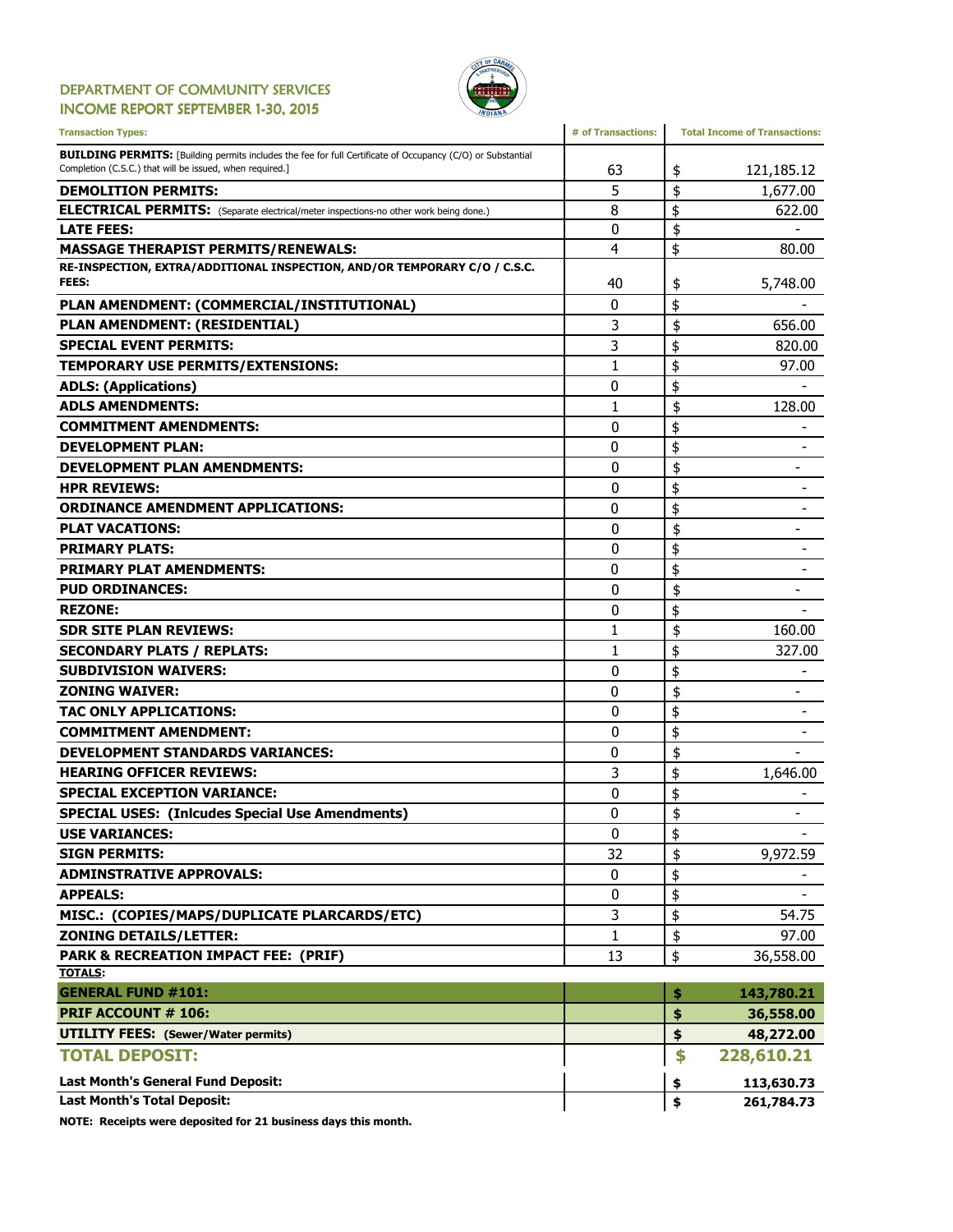# **City of Carmel Monthly Permits Issued Page 1**

| Issue<br>Date | Status | Permit<br><b>NO</b> | Subdiv Name                                   | <b>Property Address</b>           | Permit Type Description            | Estimated<br>Cost of<br>onstructio | Sq Ft    | <b>Contractor Name</b>                            | <b>Contractor Address</b>        | Cont.City           | Cont. Cont<br>Zip<br>State | Cont.Phone     | Propety Owner (as listed<br>per applicant)      | Owner Adrs                     | Owner City          | Owner<br>State | Owner<br>Zip |
|---------------|--------|---------------------|-----------------------------------------------|-----------------------------------|------------------------------------|------------------------------------|----------|---------------------------------------------------|----------------------------------|---------------------|----------------------------|----------------|-------------------------------------------------|--------------------------------|---------------------|----------------|--------------|
| 09/01/15      |        | 5080151             | THE PRESERVE AT BEAR CREEK                    | 4459 VOYAGEUR WAY                 | RESIDENTIAL SINGLE FAMILY DWELLING | \$377,000                          | 5,995    | PULTE HOMES OF INDIANA                            | 11590 N MERIDIAN ST #530         | CARMEL              | 46032                      |                | 317) 575-2350 PULTE HOMES                       | 1590 MERIDIAN ST N #530        | CARMEL              |                | 46032        |
|               |        | 5080157             |                                               | 1180 MEDICAL CT SUITE A           | COMMERCIAL TENANT FINISH           | \$135,000                          | 2,900    | CPM INC                                           | 10053 N HAGUE RD                 | <b>INDIANAPOLIS</b> | 46256                      |                | 317) 842-8040 PRINCE INVESTMENT MANAGEMENT, LLC | 180 MEDICAL CT                 | CARMEI              |                | 46032        |
|               |        | 5090002             |                                               | 1705 W 146 ST                     | TEMPORARY USE SPECIAL EVENT        | \$0                                | $\Omega$ | <b>ABUFARES ALI</b>                               | 9551 VALPARAISO CT               | <b>INDIANAPOLIS</b> | 46268                      |                | <b>AL SALAM FOUNDATION INC</b>                  | 9551 VALPARAISO CT             | <b>INDIANAPOLIS</b> |                | 46268        |
| 09/02/15      |        | 15070041            |                                               | W MAIN ST                         | WALL SIGN PERMANENT                | \$0                                | 10       | MIDTOWN AWNING WORKS                              | NOT PROVIDED                     | <b>INDIANAPOLIS</b> | 46205                      |                | (317) 748-5896 KERR, DAVID & SUSAN              | 1036 LAKESHORE DR B            | CARMEL              |                | 46033        |
|               |        | 5080029             |                                               | 1420 W MAIN ST                    | <b>COMMERCIAL TENANT FINISH</b>    | \$150,000                          | 5,264    | DUNN, ANTHONY                                     | 1420 W MAIN STREET               | CARMEL              | 4603                       |                | CROWN PROPERTY MANAGEMENT II LLC                | 346 PIKE PLAZA RD              | <b>INDIANAPOLIS</b> |                | 46254        |
| 09/03/15      |        | 508012              | <b>FRANK E HAWKINS ADDITION</b>               | 260 SW SECOND ST                  | <b>DEMOLITION</b>                  | \$0                                | $\Omega$ | OLD TOWN DESIGN GROUP                             | 1132 RANGELINE RD S              | CARMEL              | 46032                      | 317) 626-8486  | OLD TOWN DESIGN GROUP                           | 132 RANGELINE RD S             | CARMEL              |                | 46032        |
|               |        | 5080143             | SADDLE CREEK                                  | 14439 CHARIOTS WHISPER DR         | RESIDENTIAL REMODEL                | \$20,000                           | 949      | MY AWESOME BASEMENT. INC                          | PO BOX 431                       | AIRLAND             | 4612                       |                | POTTS, AARON & NICOLE                           | 4439 CHARIOTS WHISPER DR       | CARMEL              |                | 46074        |
|               |        | 508016              |                                               | 2370 E 116 ST                     | WALL SIGN PERMANENT                | \$0                                | 31       | A-1 EXPEDITORS                                    | 1200 MADISON AVE                 | <b>INDIANAPOLIS</b> | 46225                      |                | EASTERN INDIANA MANAGEMENT COMPAN               | 621 W MAIN ST                  | <b>MUNCIE</b>       |                | 47303        |
|               |        | 508016              |                                               | 2370 E 116 ST                     | WALL SIGN PERMANENT                | \$0                                | 32       | A-1 EXPEDITORS                                    | 1200 MADISON AVE                 | <b>INDIANAPOLIS</b> | 4622                       |                | <b>EASTERN INDIANA MANAGEMENT COMPAN</b>        | 621 W MAIN ST                  | <b>MUNCIE</b>       |                | 47303        |
|               |        | 508016              |                                               | 2370 E 116 ST                     | WALL SIGN PERMANENT                | \$0                                | 21       | -1 EXPEDITORS                                     | 1200 MADISON AVE                 | <b>INDIANAPOLIS</b> | 4622                       |                | <b>EASTERN INDIANA MANAGEMENT COMPAN</b>        | 621 W MAIN ST                  | <b>MUNCIE</b>       |                | 47303        |
|               |        | 5080170             |                                               | 2370 E 116 ST                     | WALL SIGN PERMANENT                | \$0                                | 55       | <b>A-1 EXPEDITORS</b>                             | 1200 MADISON AVE                 | <b>NDIANAPOLIS</b>  | 46225                      |                | <b>EASTERN INDIANA MANAGEMENT COMPANY</b>       | 621 W MAIN ST                  | <b>MUNCIE</b>       |                | 47303        |
|               |        | 508017              |                                               | 2370 E 116 ST                     | WALL SIGN PERMANENT                | \$0                                | 31       | <b>A-1 EXPEDITORS</b>                             | 1200 MADISON AVE                 | <b>NDIANAPOLIS</b>  | 46225                      |                | <b>EASTERN INDIANA MANAGEMENT COMPANY</b>       | 621 W MAIN ST                  | <b>MUNCIE</b>       |                | 47303        |
|               |        | 5080172             |                                               | 10401 N MERIDIAN ST #450          | COMMERCIAL TENANT FINISH           | \$67,600                           | 3,061    | CAPITOL CONSTRUCTION<br><b>SERVICES</b>           | 11051 VILLAGE SQUARE LN          | <b>ISHERS</b>       | 46038                      | (317) 574-5488 | MERIDIAN PLAZA PROPERTY LLC                     | 1611 N MERIDIAN ST #120        | CARMEL              |                | 46032        |
|               |        | 5080176             | RIDGE AT THE LEGACY. THE                      | 14399 ARNETT DR                   | RESIDENTIAL SINGLE FAMILY DWELLING | \$375,000                          | 6,172    | RYAN HOMES INC                                    | 8425 WOODFIELD CROSSING STE 310W | <b>INDIANAPOLIS</b> | 46240                      | 317) 819-2623  | <b>RYAN HOMES</b>                               | 8425 WOODFIELD CROSSING BLVD   | <b>INDIANAPOLIS</b> |                | 46240        |
|               |        | 508018              | QUEEN'S MANOR                                 | 10770 ROYAL DR                    | RESIDENTIAL ADDITION-ROOM(S        | \$89,000                           | 100      | CASE DESIGN/REMODELING                            | 99 E CARMEL DR., STE 100         | CARMEL              | 46033                      | 317) 846-2600  | JONES, RON                                      | 0770 ROYAL DR                  | CARMEL              |                | 46032        |
|               |        | 508018              |                                               | 4443 E MAIN ST                    | RESIDENTIAL ADDITION AND REMODEI   | \$100,000                          | 1,625    | FAUCETT, JOSEPH W                                 | 835 EMERSON RD                   | CARMEL              | 46032                      |                | FAUCETT, JOSEPH V                               | 835 EMERSON RD                 | CARMEI              |                | 46032        |
|               |        | 508019              |                                               | 3822 W 141 ST                     | <b>DEMOLITION</b>                  | \$0                                | $\Omega$ | RIFFEY BUILDERS INC                               | 5205 S 525 W                     | <b>PENDLETOM</b>    | 46064                      | 765) 778-3177  | DAWES, KENNETH & LISA                           | 8822 WEST 141ST STREET         | CARMEL              |                | 46074        |
|               |        | 508019              | THE PRESERVE AT BEAR CREEK                    | 4501 VOYAGEUR WAY                 | RESIDENTIAL SINGLE FAMILY DWELLING | \$366,000                          | 6,046    | PULTE HOMES OF INDIANA                            | 11590 N MERIDIAN ST #530         | CARME               | 46032                      | 317) 575-235   | PULTE HOMES                                     | 1590 MERIDIAN ST N #530        | CARMEI              |                | 46032        |
|               |        | 508019              | THE PRESERVE AT BEAR CREEK                    | 4232 DENALI DR                    | RESIDENTIAL SINGLE FAMILY DWELLING | \$372,000                          | 6,122    | PULTE HOMES OF INDIANA                            | 1590 N MERIDIAN ST #530          | CARMEL              | 46032                      | 317) 575-2350  | PULTE HOMES                                     | 590 MERIDIAN ST N #530         | CARMEI              |                | 46032        |
|               |        | 508019              | PLUM CREEK RIDGE                              | 2847 DOUBLE EAGLE DR              | RESIDENTIAL REMODEL                | \$2,500                            | 652      | ATLIHAN, MURAT & DERYA                            | 12847 DOUBLE EAGLE DR            | CARMEL              | 46033                      |                | <b>ITLIHAN, MURAT &amp; DERYA</b>               | 2847 DOUBLE EAGLE DR           | CARMEL              |                | 46033        |
|               |        | 5080200             | <b>DELAWARE TRACE</b>                         | 5265 NAVAJO WAY                   | PORCH AND DECK ADDITION            | \$26,000                           | 494      | <b>INDY DECK &amp; PORCH CO</b>                   | PO BOX 50506                     | <b>NDIANAPOLIS</b>  | 46250                      | 317) 826-1956  | <b>HOEING, WAYNE &amp; LORI</b>                 | 265 NAVAJO WAY                 | CARMEL              |                | 46033        |
|               |        | 5090027             | MERCHANTS' POINTE SUBDIVISIO 2381 POINTE PKWY |                                   | WALL SIGN PERMANENT                | \$0                                | 143      | <b>SIGN CRAFT INDUSTRIES</b>                      | 8816 CORPORATION DRIVE           | <b>NDIANPOLIS</b>   | 46256                      |                | <b>MERCY ROAD CHURCH</b>                        | 0550 COLLEGE                   | <b>INDIANAPOLIS</b> |                | 46033        |
|               |        | 5090028             | MERCHANTS' POINTE SUBDIVISIO 2381 POINTE PKWY |                                   | WALL SIGN PERMANENT                | \$0                                | 309      | SIGN CRAFT INDUSTRIES                             | 8816 CORPORATION DRIVE           | <b>NDIANPOLIS</b>   | 46256                      |                | <b>MERCY ROAD CHURCH</b>                        | 0550 COLLEGE                   | <b>INDIANAPOLIS</b> |                | 46033        |
|               |        | 5090033             |                                               | 9640 N MICHIGAN RD                | WALL SIGN PERMANENT                | \$0                                | 73       | APEX ELECTRIC AND SIGN CO INC. 500 N RANGELINE RD |                                  | <b>MORRISTOWN</b>   | 46161                      |                | (317) 326-1325 LAKE CITY BANK                   | 202 EAST CENTER STREET         | WARSAW              |                | 46580        |
|               |        | 5090034             |                                               | 9640 N MICHIGAN RD                | WALL SIGN PERMANENT                | \$0                                | 62       | APEX ELECTRIC AND SIGN CO INC. 500 N RANGELINE RD |                                  | <b>MORRISTOWN</b>   | 46161                      | 317) 326-1325  | LAKE CITY BANK                                  | 02 EAST CENTER STREET          | WARSAW              |                | 46580        |
| 09/04/15      |        | 5070122             | HAZEL DELL CORNER                             | 5760 E MAIN ST                    | COMMERCIAL NEW STRUCTURE           | \$1,600,000                        | 3,770    | WURSTER CONSTRUCTION CO                           | 8463 CASTLEWOOD DR               | <b>INDIANAPOLIS</b> | 46250                      | 317) 841-1000  | NATIONAL BANK OF INDIANAPOLIS                   | 07 PENNSYLVANIA ST N #700      | <b>INDIANAPOLIS</b> |                | 46204        |
|               |        | 5080142             | <b>EDGEWOOD</b>                               | 3610 TARA CT                      | RESIDENTIAL SWIMMING POOL          | \$5,000                            | 740      | SIMPSON, R MICHAEL                                | 3610 TARA CT                     | CARMEL              | 4607                       |                | <b>IMPSON, R MICHAEL</b>                        | 610 TARA CT                    | CARMEL              |                | 46074        |
|               |        | 508017              |                                               | 1420 W MAIN ST                    | <b>COMMERCIAL TENANT FINISH</b>    | \$150,000                          | 5.264    | BROWNING CONSTRUCTION INC                         | 6100 W 96TH ST #250              | <b>INDIANAPOLIS</b> | 46278                      | 317) 344-7373  | CROWN PROPERTY MANAGEMENT II LLC                | 346 PIKE PLAZA RD              | <b>INDIANAPOLIS</b> |                | 46254        |
|               |        | 508018              | <b>WOODLAND GREEN</b>                         | 11221 HAVERSTICK RD               | RESIDENTIAL ACCESSORY STRUCTURE    | \$3,722                            | 160      | FINK, BRIAN & CHELSEA                             | 11221 HAVERSTICK RD              | CARMEL              | 46033                      |                | <b>INK, BRIAN &amp; CHELSEA</b>                 | 1221 HAVERSTICK RD             | CARMEL              |                | 46033        |
|               |        | 5080186             | THE MEADOWS AT THE LEGACY                     | 14060 JAMES DEAN DF               | RESIDENTIAL SINGLE FAMILY DWELLING | \$154,000                          | 4,603    | RYLAND HOMES                                      | 9025 N RIVER RD #100             | <b>INDIANAPOLIS</b> | 46240                      | 317) 846-4200  | FALCON NEST II LLC                              | 356 BEVERLY RD STE 300         | <b>MCLEAN</b>       |                | 22101        |
|               |        | 508018              | WESTMONT                                      | 14029 LASINO RUN                  | RESIDENTIAL SINGLE FAMILY DWELLING | \$181,000                          | 5,768    | <b>RYLAND HOMES</b>                               | 9025 N RIVER RD #100             | <b>INDIANAPOLIS</b> | 46240                      | 317) 846-4200  | RYLAND HOMES                                    | 025 N RIVER RD #100            | <b>INDIANAPOLIS</b> |                | 46240        |
|               |        | 508020              | LAKES AT TOWNE ROAD, THE                      | 2614 MILANO DR                    | RESIDENTIAL REMODEL                | \$25,000                           | 1,220    | HOETMER DESIGN GROUP                              | 7128 WALDEMAR DR                 | <b>INDIANAPOLIS</b> | 46268                      | 317) 709-2393  | FERRARRO, TY & SARA                             | 2614 MILANO DR                 | CARMEL              |                | 46032        |
|               |        | 509000              | CARMEL SCIENCE AND TECHNO                     | 12484 BREAKLINES ST               | TEMPORARY USE SALES OFFICE         | \$0                                |          | J C HART CO INC                                   | 805 CITY CENTER DR #120          | CARMEL              | 46032                      | 317) 573-4800  | C HART COMPANY                                  | 05 CITY CENTER DR              | CARMEL              |                | 46032        |
| 09/08/15      |        | 5080182             | <b>LONG BRANCH ESTATES</b>                    | 3921 VERDURE LN                   | RESIDENTIAL ACCESSORY STRUCTURE    | \$17,500                           | 256      | <b>INDY PRO BUILDERS</b>                          | 627 E MARKET ST                  | <b>INDIANAPOLIS</b> | 46202                      | 317) 333-6200  | DUNN, PATRICK M & ELIZABETH A                   | 921 VERDURE LN                 | ZIONSVILLE          |                | 46077        |
| 09/09/15      |        | 501010              |                                               | 14400 CLAY TERRACE BLVD #100      | COMMERCIAL REMODEL                 | \$180,000                          | 6,257    | TIMBERWOLFF CONSTRUCTION.                         | 1659 W ARROW ROUTE               | UPLAND              | 91786<br><b>TX</b>         | (909) 949-0380 | <b>IMON PROPERTY GROUP</b>                      | 225 WEST WASHINGTON ST         | <b>NDIANAPOLIS</b>  |                | 46204        |
|               |        | 5070169             |                                               | 12697 PENNSYLVANIA ST #120        | <b>COMMERCIAL TENANT FINISH</b>    | \$320,900                          | 3.209    | CDS DEVELOPMENT                                   | 14901 QUORUM DR                  | <b>DALLAS</b>       | 75254                      | (214) 461-9659 | ECC CARMEL MEIJER SHOPS II LLC                  | 8500 KEYSTONE CROSSING STE 160 | <b>INDIANAPOLIS</b> |                | 46240        |
|               |        | 508006              |                                               | 9800 MICHIGAN RD                  | COMMERCIAL NEW STRUCTURE           | \$1,200,000                        | 4,997    | SMITH PROJECTS                                    | 238 NORTH MAIN ST                | MAXWELL             | 46154                      | 317) 326-8000  | HEARTLAND OIL, LLC                              | 5201 W 86TH ST                 | <b>INDIANAPOLIS</b> |                | 46268        |
|               |        | 5080148             | SADDLEBROOK AT SHELBORNE                      | 3225 WHISPERING PINES LN          | RESIDENTIAL ACCESSORY STRUCTURE    | \$15,000                           | 224      | THE DECK STORE                                    | 4322 W 96TH ST                   | <b>INDIANAPOLIS</b> | 46268                      | 317) 471-0400  | KOPP, TIMOTHY B & KIMBERLY F                    | 3225 WHISPERING PINES LN       | CARMEL              |                | 46032        |
|               |        | 509003              | <b>SEDGWICK</b>                               | 13295 TRALEE CT                   | RESIDENTIAL REMODEL                | \$40,000                           | 1,405    | VANDEWALKER, JANICE                               | 13295 TRALIEE CT                 | CARMEL              | 4607                       |                | <b>/ANDEWALKER, JANICE</b>                      | 3295 TRALIEE CT                | CARMEL              |                | 46074        |
|               |        | 509005              |                                               | BETWEEN 11559 & 11553 WOODVIEW DR | ELECTRICAL PERMIT/INSPECTION       | \$0                                | $\Omega$ | KINDER ELECTRIC                                   | 9087 TECHNOLOGY DRIVE            | <b>FISHERS</b>      | 46038                      | 317) 842-0809  | WOOD PARK DEVELOPMENT                           |                                |                     |                |              |
|               |        | 509005              |                                               | BETWEEN 776 & 780 WOODVIEW S DR   | ELECTRICAL PERMIT/INSPECTION       | \$0                                | $\Omega$ | KINDER ELECTRIC                                   | 9087 TECHNOLOGY DRIVE            | <b>FISHERS</b>      | 46038                      | 317) 842-080   | <b>NOOD PARK DEVELOPMENT</b>                    |                                |                     |                |              |
|               |        | 509005              | VILLAGE OF MOUNT CARME                        | 45 VILLAGE DRIVE N                | TEMPORARY USE SPECIAL EVENT        | \$0                                | $\Omega$ | <b>CLASSIC RENTAL</b>                             | 1333 E 86TH ST                   | NDIANAPOLIS         | 46240                      | 317) 253-0586  | <b>OCONNOR HOUSE</b>                            | 5 VILLAGE DR                   | CARMEL              |                | 46032        |
| 09/10/15      |        | 5080120             | <b>LADY HAMILTON ESTATES</b>                  | 10912 E BEECHWOOD DR              | RESIDENTIAL ADDITION-ROOM(S)       | \$18,000                           | 121      | BROWN CONSTRUCTION                                | 5921 E. WASHINGTON ST            | <b>INDIANAPOLIS</b> | 46219                      |                | (317) 413-2224 MUNCY, PAUL & BARB               | 0912 BEECHWOOD DR E            | <b>INDIANAPOLIS</b> |                | 46280        |
|               |        |                     |                                               | <b>Total Permits: 106</b>         |                                    |                                    |          | <b>Total Estimated Cost of Construction:</b>      | \$43,646,703.00                  |                     |                            |                | Total Sq.Ft.:<br>336,737                        |                                |                     |                |              |

Status(Stat Column) codes mean: O=Open/incomplete; C=Closed/completed (includes completed permits where C/O's are not issued-like demolition or separate electrical permits);<br>E=Expired-project may or may not have been compl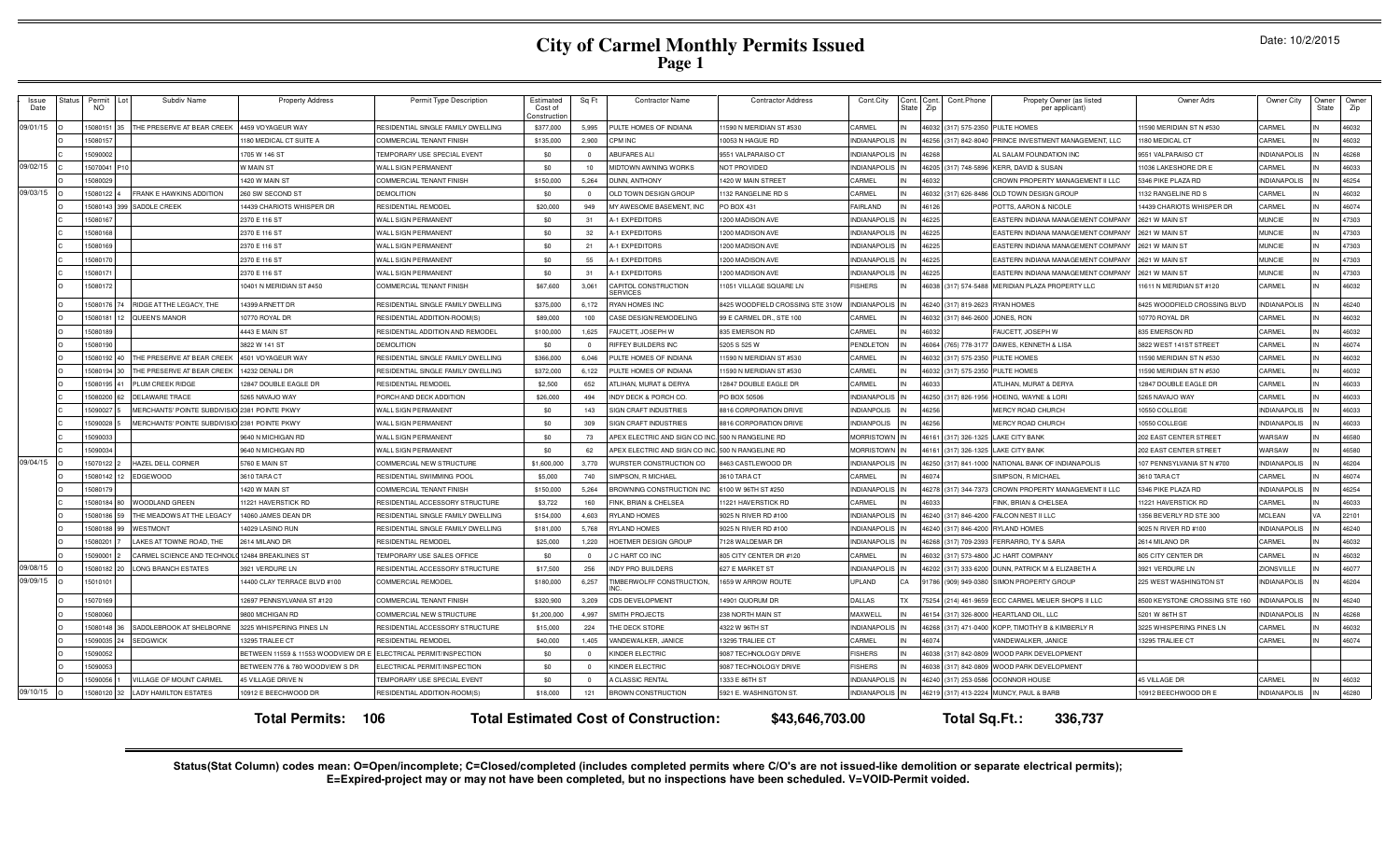# **City of Carmel Monthly Permits Issued Page 2**

| Date: 10/2/2015 |  |  |  |  |
|-----------------|--|--|--|--|
|-----------------|--|--|--|--|

| Issue<br>Date | Status | Permi<br><b>NO</b> | Subdiv Name                     | <b>Property Address</b>              | Permit Type Description                                                   | Estimated<br>Cost of<br>onstructic | Sq Ft          | <b>Contractor Name</b>                       | <b>Contractor Address</b>        | Cont.City           | Cont.<br>State | Cont<br>Zip | Cont.Phone           | Propety Owner (as listed<br>per applicant)   | Owner Adrs                        | Owner City          | Owner<br>State | Owne<br>Zip |
|---------------|--------|--------------------|---------------------------------|--------------------------------------|---------------------------------------------------------------------------|------------------------------------|----------------|----------------------------------------------|----------------------------------|---------------------|----------------|-------------|----------------------|----------------------------------------------|-----------------------------------|---------------------|----------------|-------------|
| 09/10/15.     |        | 5090007            | RIDGE AT THE LEGACY, THE        | 4558 NEW GARDEN LN                   | RESIDENTIAL SINGLE FAMILY DWELLING                                        | \$375,000                          | 6,311          | RYAN HOMES INC                               | 3425 WOODFIELD CROSSING STE 310W | <b>INDIANAPOLIS</b> |                | 46240       | (317) 819-2623       | <b>RYAN HOMES</b>                            | 3425 WOODFIELD CROSSING BLVD      | <b>INDIANAPOLIS</b> |                | 46240       |
|               |        | 15090036           | 67 C W WIEDLER'S                | 301 NE FIFTH ST                      | <b>DEMOLITION</b>                                                         | \$0                                | $\overline{0}$ | OLD TOWN DESIGN GROUP                        | 1132 RANGELINE RD 9              | CARMEL              |                | 46032       | (317) 626-848        | <b>BLACKWELL PARK DEVELOPMENT PARTNER</b>    | 1132 S RANGELINE ROAD STE 200     | CARMEL              |                | 46032       |
|               |        | 15090058           |                                 | NW CORNER OF 106TH & ILLINOIS ST     | ELECTRICAL PERMIT/INSPECTION                                              | \$0                                | $\overline{0}$ | MORPHEY CONSTRUCTION, INC                    | 1499 N SHERMAN DR                | <b>INDIANAPOLIS</b> |                | 46201       | (317) 356-925        | CARMEL STREET DEPARTMENT                     | 3400 W. 131ST ST                  | WESTFILED           |                | 46074       |
| 09/11/15      |        | 1505007            |                                 | 5535 E MAIN ST - CELL TOWER          | COMMERCIAL CELL TOWER                                                     | \$8,000                            | 6              | <b>CROWN CASTLE</b>                          | 9045 RIVER RD #425               | <b>INDIANAPOLIS</b> |                |             | 46240 (317) 249-2028 | T-MOBIL F                                    | <b>3215 MORENCI TRAIL</b>         | <b>INDIANAPOLIS</b> |                | 46268       |
|               |        | 15080180           |                                 | 10101 DITCH RD                       | RESIDENTIAL SINGLE FAMILY DWELLING                                        | \$1,100,000                        | 7,504          | <b>TIMOTHY HOMES</b>                         | PO BOX 3422                      | CARMEL              |                | 46032       | $(317)$ 465-900      | NAHMIAS, SCOTT & TRISH                       | PO BOX 3741                       | CARMEL              |                | 46082       |
|               |        | 1509001            |                                 | 1635 CLAY CENTER RD                  | RESIDENTIAL REMODEL                                                       | \$40,000                           | 400            | <b>EQUITY HOME REPAIRS</b>                   | PO BOX 3093                      | CARMEL              |                |             | 46082 (317) 513-4383 | WILHELMUS, SCOTT & MARIA                     | 11635 CLAY CENTER RD              | CARMEL              |                | 46032       |
|               |        | 5090037            |                                 | 12732 CLAY CENTER RD                 | <b>DEMOLITION</b>                                                         | \$0                                | $^{\circ}$     | CASEY-BERTRAM CONSTRUCTION 5780 E 25TH ST    |                                  | <b>INDIANAPOLIS</b> |                | 46218       | (317) 546-3366       | DEVOE, RYAN                                  | 12732 CLAY CENTER RD              | CARMEL              |                | 46032       |
| 09/14/15      |        | 5080037            |                                 | 0215 HILLSDALE DR                    | RESIDENTIAL ACCESSORY STRUCTURE                                           | \$4,500                            | 280            | <b>BEST BARNS OF INDIANA</b>                 | 10215 HILLSDALE DR               | CARMEL              |                |             |                      | <b>EIGH, GREGG</b>                           | 0215 HILLSDALE DR                 | CARMEL              |                | 46032       |
|               |        | 509001             |                                 | 608 GREEN HOUSE WAY - COTTAGE 1      | RESIDENTIAL MULTI-FAMILY                                                  | \$875,000                          | 8,773          | OLD TOWN DESIGN GROUP                        | 1132 RANGELINE RD S              | CARMEL              |                | 46032       | (317) 626-8486       | GREEN HOUSE COTTAGES OF CARMEL LLC           | 132 S RANGE LINE RD #200          | CARMEL              |                | 46032       |
|               |        | 1509001            |                                 | 624 GREEN HOUSE WAY - COTTAGE 2      | RESIDENTIAL MULTI-FAMILY                                                  | \$875,000                          | 8,773          | OLD TOWN DESIGN GROUP                        | 1132 RANGELINE RD S              | CARMEL              |                | 46032       | (317) 626-848        | GREEN HOUSE COTTAGES OF CARMEL LLC           | 132 S RANGE LINE RD #200          | CARMEL              |                | 46032       |
|               |        | 15090014           |                                 | 632 GREEN HOUSE WAY - COTTAGE 3      | RESIDENTIAL MULTI-FAMILY                                                  | \$875,000                          | 8.773          | OLD TOWN DESIGN GROUP                        | 1132 RANGELINE RD S              | CARMEL              |                | 46032       | $(317) 626 - 8486$   | GREEN HOUSE COTTAGES OF CARMEL LLC           | 132 S RANGE LINE RD #200          | CARMEL              |                | 46032       |
|               |        | 15090018           |                                 | 616 GREEN HOUSE WAY - ADMINISTRATION | COMMERCIAL NEW STRUCTURE                                                  | \$175,000                          | 2,327          | OLD TOWN DESIGN GROUP                        | 1132 RANGELINE RD S              | CARMEL              |                | 46032       | (317) 626-848        | GREEN HOUSE COTTAGES OF CARMEL LLC           | 1132 S RANGE LINE RD #200         | CARMEL              |                | 46032       |
|               |        | 1509002            | WESTMONT                        | 13949 FINNHORSE DR                   | RESIDENTIAL SINGLE FAMILY DWELLING                                        | \$391,864                          | 5,997          | M/I HOMES                                    | 8500 KEYSTONE CROSSING           | <b>INDIANAPOLI</b>  |                | 46240       | (317) 255-990        | M/I HOMES OF INDIANA L.P                     | 3500 KEYSTONE CROSSING #190       | <b>INDIANAPOLIS</b> |                | 46240       |
|               |        | 15090042           | <b>CEDAR POINT</b>              | 10031 CEDAR RDG                      | RESIDENTIAL PORCH ADDITION                                                | \$18,000                           | 168            | HUBBARD, MATHEW                              | 2925 W 146TH ST                  | WESTFIELD           |                | 46074       |                      | PORTER, RON & FRANCIS                        | 10031 CEDAR RIDGE DR              | CARMEL              |                | 46032       |
|               |        | 509005             |                                 | 13190 HAZEL DELL PKWY SUITE 100      | WALL SIGN PERMANENT                                                       | \$0                                | 30             | SIGN CRAFT INDUSTRIES                        | 8816 CORPORATION DRIVE           | <b>INDIANPOLIS</b>  |                |             |                      | TDHC LLC                                     | 11911 LAKESIDE DR                 | <b>FISHERS</b>      |                | 46038       |
| 09/15/15      |        | 1508019            | <sup>2</sup> WOODLAND GOLF CLUB | 304 WOODLAND LN                      | RESIDENTIAL SINGLE FAMILY DWELLING                                        | \$420,000                          | 3,388          | <b>HEARTH &amp; STONE BUILDERS</b>           | 2108 KESSLER BLVD E DR           | <b>INDIANAPOLI</b>  |                | 46220       | (317) 714-072        | KAVANAUGH, BRIAN & ROBIN                     | 304 WOODLAND LANE                 | CARMEL              |                | 46032       |
|               |        | 1509000            |                                 | 31 W CITY CENTER DR #109             | COMMERCIAL TENANT FINISH                                                  | \$31,737                           | 1,415          | SIGNATURE CONSTRUCTION, LLC                  | 720 THIRD AVE SW                 | CARMEL              |                | 16032       | (317) 817-036        | CARMEL CITY CENTER, LLC                      | 770 THIRD AVE SW                  | CARMEL              |                | 46032       |
|               |        | 1509004            | VILLAGE OF WESTCLAY             | 12707 MEETING HOUSE RD               | COMMERCIAL TENANT FINISH                                                  | \$55,000                           | 1,208          | D B KLAIN CONSTRUCTION, LLC                  | 2159 GLEBE ST #200               | CARMEL              |                | 46032       | $(317) 846 - 999$    | POLMM CLINTON LLC                            | 1860 BLORE HEATH                  | CARMEL              |                | 46032       |
|               |        | 509005             | <b>STANFORD PARK</b>            | 3748 STANFORD DR                     | RESIDENTIAL REMODEL                                                       | \$12,000                           | 1.140          | <b>GRANDE &amp; GRANDE</b>                   | 6125 PROSPECT ST                 | NDIANAPOLI          |                |             | 317) 523-111         | <b>MBRAVANESWARAN, DINESH &amp; KRIPA RA</b> | 3748 STANFORD DF                  | CARMEL              |                | 46074       |
|               |        | 1509005            |                                 | 13 INDUSTRIAL DF                     | COMMERCIAL REMODEL                                                        | \$3,000                            | 50             | CLARK, GARRETT                               | 113 INDUSTRIAL DR                | CARMEL              |                | \$6032      | 317) 918-537         | <b>BUCKINGHAM CONSTRUCTION</b>               | <b>941 N MERIDIAN ST</b>          | <b>INDIANAPOLIS</b> |                | 46204       |
| 09/16/15      |        | 15090044           | THE SANCTUARY AT 116TH STRE     | <b>2014 SPARROW HAWK PL</b>          | RESIDENTIAL SINGLE FAMILY DWELLING                                        | \$400,000                          | 6.598          | <b>RYAN HOMES INC</b>                        | 3425 WOODFIELD CROSSING STE 310V | NDIANAPOLI          |                | 46240       | 317) 819-262         | RYAN HOMES INC                               | 425 WOODFIELD CROSSING STE 31     | <b>INDIANAPOLIS</b> |                | 46240       |
|               |        | 5090080            |                                 | 556 N RANGE LINE RD                  | <b>WALL SIGN PERMANENT</b>                                                | \$0                                | 14             | <b>NONE LISTED</b>                           |                                  | <b>ARMEL</b>        |                |             |                      | <b>D'BRIEN, PATRICK D &amp; LYN M</b>        | <b>656 RANGELINE RD N</b>         | <b>CARMEL</b>       |                | 46032       |
|               |        | 15090089           | <b>COLLEGE PLACE</b>            | 10907 COLLEGE PLACE DR               | ELECTRICAL PERMIT/INSPECTION                                              | \$0                                | $^{\circ}$     | DOZIER, BRAD                                 | 10 VALLEY WAY CT                 | GREENWOOD           |                |             | 46142 (317) 670-566  | <b>BOSWELL, ERIK</b>                         | 0907 COLLEGE PLACE DR             | CARMEI              |                | 46280       |
| 09/17/15      |        | 15090068           |                                 |                                      | 680 W MAIN STREET - DETACHED GARAGE RESIDENTIAL DETACHED GARAGE OR CARPOI | \$300,000                          | 2,944          | ROBBINS, JOHN                                | 1680 W MAIN ST                   | CARMEL              |                | 46032       | (317) 710-5055       | <b>IRSAY, JAMES</b>                          | 1680 W MAIN ST                    | CARMEL              |                | 46032       |
|               |        | 1509011            |                                 | WORK DONE IN CLIENTS                 | MASSAGE THERAPIST PERMIT                                                  | \$0                                | $\overline{0}$ | SMITH, HEATHER                               | 4125 GUN BARD RD                 | ANDERSON            |                | 46011       | (765) 617-8926       | SELF OWNED BUSINESSS                         | WORK DONE IN CLIENTS HOMES        | CARMEL              |                | 46032       |
| 09/18/15      |        | 1509004            | MAPLES OF CARMEL                | 3011 SILVER MAPLE                    | RESIDENTIAL PORCH ADDITION                                                | \$1,700                            | 12             | <b>BAAS CABINETS &amp; REMODELING</b>        | 8400 S CR 700 W                  | <b>DALEVILLE</b>    |                | 47334       |                      | FORTINO, CHARLES                             | 3011 SILVER MAPLE CT              | CARMEL              |                | 46033       |
|               |        | 1509006            | ROLLING MEADOWS                 | 120 ROLLING HILL DR                  | RESIDENTIAL REMODEI                                                       | \$35,000                           | 800            | <b>INDIANA HOME LEASING</b>                  | 120 ROLLING HILL DR              | CARMEL              |                |             | 46032 (317) 439-1933 | <b>INDIANA HOME LEASING</b>                  | 120 ROLLING HILL DR               | CARMEL              |                | 46032       |
|               |        | 1509007            | <b>WOODLAND GREEN</b>           | 1423 GREEN ST                        | RESIDENTIAL SWIMMING POOL                                                 | \$30,000                           | 1.015          | <b>DALTON CONSTRUCTION</b>                   | 3734 W 1100 SOUTH                | PENDLETON           |                |             | 46064 (317) 281-7322 | <b>HICKS, ROBERT &amp; STACY</b>             | 1423 GREEN STREET                 | CARMEL              |                | 46033       |
|               |        | 150900             | <b>COLLEGE PLACE</b>            | 10907 COLLEGE PLACE DR               | RESIDENTIAL REMODEL                                                       | \$70,000                           | 1.534          | TAPP, WILLIAM                                | 5555 ELMWOOD AVE                 | INDIANAPOLIS        |                | 46203       | $(317) 671 - 3613$   | <b>BOSWELL, ERIK</b>                         | 10907 COLLEGE PLACE DR            | CARMEL              |                | 46280       |
| 09/21/15      |        | 1509003            | <b>KENDALL WOOD</b>             | 688 KENDALL WOOD DRIVE               | RESIDENTIAL SINGLE FAMILY DWELLING                                        | \$342,000                          | 6,580          | DREES HOMES                                  | 900 E 96TH ST                    | <b>INDIANAPOLIS</b> |                |             |                      | OREES PREMIER HOMES                          | 900 E 96TH ST                     | <b>INDIANAPOLIS</b> |                | 46240       |
|               |        | 1509006            | <b>COLLEGE MEADOWS</b>          | 10337 WINCHESTER PL                  | ELECTRICAL PERMIT/INSPECTION                                              | \$0                                | $\overline{0}$ | <b>KANGER, THOMAS</b>                        | 10337 WINCHESTER PL              | <b>INDIANAPOLI</b>  |                | 46280       | $(317)$ 965-706      | KANGER, THOMAS                               | 10337 WINCHESTER PI               | <b>INDIANAPOLIS</b> |                | 46280       |
|               |        | 1509006            |                                 | 1217 S RANGE LINE RD                 | COMMERCIAL REMODEL                                                        | \$500,000                          | 1,000          | KEEN CO.                                     | PO BOX 2143                      | <b>INDIANAPOLI</b>  |                | 46206       | (317) 695-985        | KROGER-CENTRA                                | 5960 CASTLEWAY WEST DF            | <b>INDIANAPOLIS</b> |                | 46258       |
|               |        | 50900              | THE PRESERVE AT BEAR CREEK      | 4495 VOYAGEUR WAY                    | RESIDENTIAL SINGLE FAMILY DWELLING                                        | \$364,000                          | 5.268          | PULTE HOMES OF INDIANA                       | 1590 N MERIDIAN ST #530          | CARMEL              |                | 16032       | (317) 575-235        | PULTE HOMES                                  | 1590 MERIDIAN ST N #530           | CARMEL              |                | 46032       |
| 09/22/15      |        | 1508017            | K WOODGATE                      | <b>463 QUEENSBOROUGH DR</b>          | RESIDENTIAL ATTACHED GARAGE OR CARPO                                      | \$60,000                           | 1,212          | STONEY CREEK BUILDERS INC                    | 1463 QUEENSBOROUGH DF            | CARMEL              |                |             |                      | <b>SCSC PROPERTIES, LLC</b>                  | 463 QUEENSBOROUGH DR              | CARMEL              |                | 46033       |
|               |        | 50900              | <b>BROOKSHIRE VILLAGE</b>       | 777 OXFORD P                         | RESIDENTIAL REMODEL                                                       | \$32,000                           | 200            | CENTENNIAL CONSTRUCTION                      | 940 3RD AVE SW                   | CARMEL              |                | 46032       | 317) 848-763         | COOK, RANDY                                  | 777 OXFORD PL                     | CARMEL              |                | 46033       |
|               |        | 5090083            | <b>OVERBROOK FARMS</b>          | 4256 OVERBROOK DR                    | RESIDENTIAL SINGLE FAMILY DWELLING                                        | \$356,180                          | 6.476          | <b>FISCHER HOMES</b>                         | 6602 E. 75TH ST STE 400          | <b>NDIANAPOLI</b>   |                | 46250       | (317) 348-2500       | RIZWAN, MOHAMMAD                             | 4256 OVERBROOK DR                 | CARMEL              |                | 46074       |
|               |        | 509008             | <b>KENDALL WOOD</b>             | 660 KENDALL WOOD DRIVE               | RESIDENTIAL SINGLE FAMILY DWELLING                                        | \$328,000                          | 6.040          | DREES HOMES                                  | 900 E 96TH ST                    | <b>NDIANAPOLIS</b>  |                |             |                      | OREES PREMIER HOMES                          | 900 E 96TH ST                     | <b>INDIANAPOLIS</b> |                | 46240       |
|               |        | 1509013            |                                 | CITY CENTER & CLARK ST NEAR BLDG 6   | ELECTRICAL PERMIT/INSPECTION                                              | \$0                                | $\overline{0}$ | <b>CHART COINC</b>                           | 805 CITY CENTER DR #120          | CARMEL              |                | 46032       | (317) 573-4800       | JC HART COMPANY                              | 805 CITY CENTER DR                | CARMEL              |                | 46032       |
| 09/23/15      |        | 1509001            | <b>KEYSTONE WOODS</b>           | 10811 W LAKESHORE DR                 | RESIDENTIAL REMODEL                                                       | \$12,000                           | 70             | CIRCLE CITY CONTRACTORS                      | 8070 CASTLETON RD                | <b>INDIANAPOLIS</b> |                | 46250       | (317) 710-782        | MCCLURE, STANLEY                             | 10811 LAKESHOER DR                | CARMEL              |                | 46033       |
|               |        | 1509002            | ABERDEEN BEND                   | <b>12744 TRAM LN</b>                 | RESIDENTIAL REMODEL                                                       | \$23,000                           | 1.900          | EDDINGFIELD, THOMAS R                        | 8000 SYCAMORE RD                 | <b>INDIANAPOLIS</b> |                |             | 46240 (317) 257-0738 | VISHNUMOLAKALA, BALAJI & SARADA              | 12744 TRAM LN                     | CARMEL              |                | 46032       |
|               |        | 1509007            |                                 | 715 E CARMEL DR                      | COMMERCIAL TENANT FINISH                                                  | \$180,000                          | 10,200         | ANDREWS CONSTRUCTION CO.                     | <b>7808 MARQUIS LANE</b>         | <b>INDIANAPOLIS</b> |                |             | 46260 (317) 755-3124 | NEWMAN, AMANDA                               | 715 E CARMEL DR                   | CARMEL              |                | 46032       |
|               |        | 1509008            | LAKEWOOD GARDENS                | 2850 N LAKEWOOD DR                   | RESIDENTIAL ACCESSORY STRUCTURE                                           | \$4,500                            | 160            | ROWELL, ED                                   | 2850 LAKEWOOD DR N               | <b>INDIANAPOLIS</b> |                |             | 46280 (317) 727-2163 | ROWELL, ED                                   | 2850 LAKEWOOD DR N                | <b>INDIANAPOLIS</b> |                | 46280       |
|               |        | 1509009            |                                 | <b>NORK DONE IN CLIENTS</b>          | MASSAGE THERAPIST PERMIT                                                  | \$0                                |                | SMITH, HEATHER                               | 4125 GUN BARD RD                 | <b>NDERSON</b>      |                | 46011       | 765) 617-8926        | SELF OWNED BUSINESSS                         | <b>NORK DONE IN CLIENTS HOMES</b> | CARMEL              |                | 46032       |
|               |        | 1509011            | CARMELWOOD                      | <b>154 AUDUBON DR</b>                | <b>DEMOLITION</b>                                                         | \$0                                | $\Omega$       | OLD TOWN DESIGN GROUP                        | 1132 RANGELINE RD S              | CARMEL              |                | 46032       | (317) 626-8486       | OLD TOWN DESIGN GROUP                        | 1132 RANGELINE RD S               | CARMEL              |                | 46032       |
|               |        |                    |                                 |                                      |                                                                           |                                    |                |                                              |                                  |                     |                |             |                      |                                              |                                   |                     |                |             |
|               |        |                    |                                 | 106<br><b>Total Permits:</b>         |                                                                           |                                    |                | <b>Total Estimated Cost of Construction:</b> | \$43,646,703.00                  |                     |                |             | Total Sq.Ft.:        | 336,737                                      |                                   |                     |                |             |

Status(Stat Column) codes mean: O=Open/incomplete; C=Closed/completed (includes completed permits where C/O's are not issued-like demolition or separate electrical permits);<br>E=Expired-project may or may not have been compl